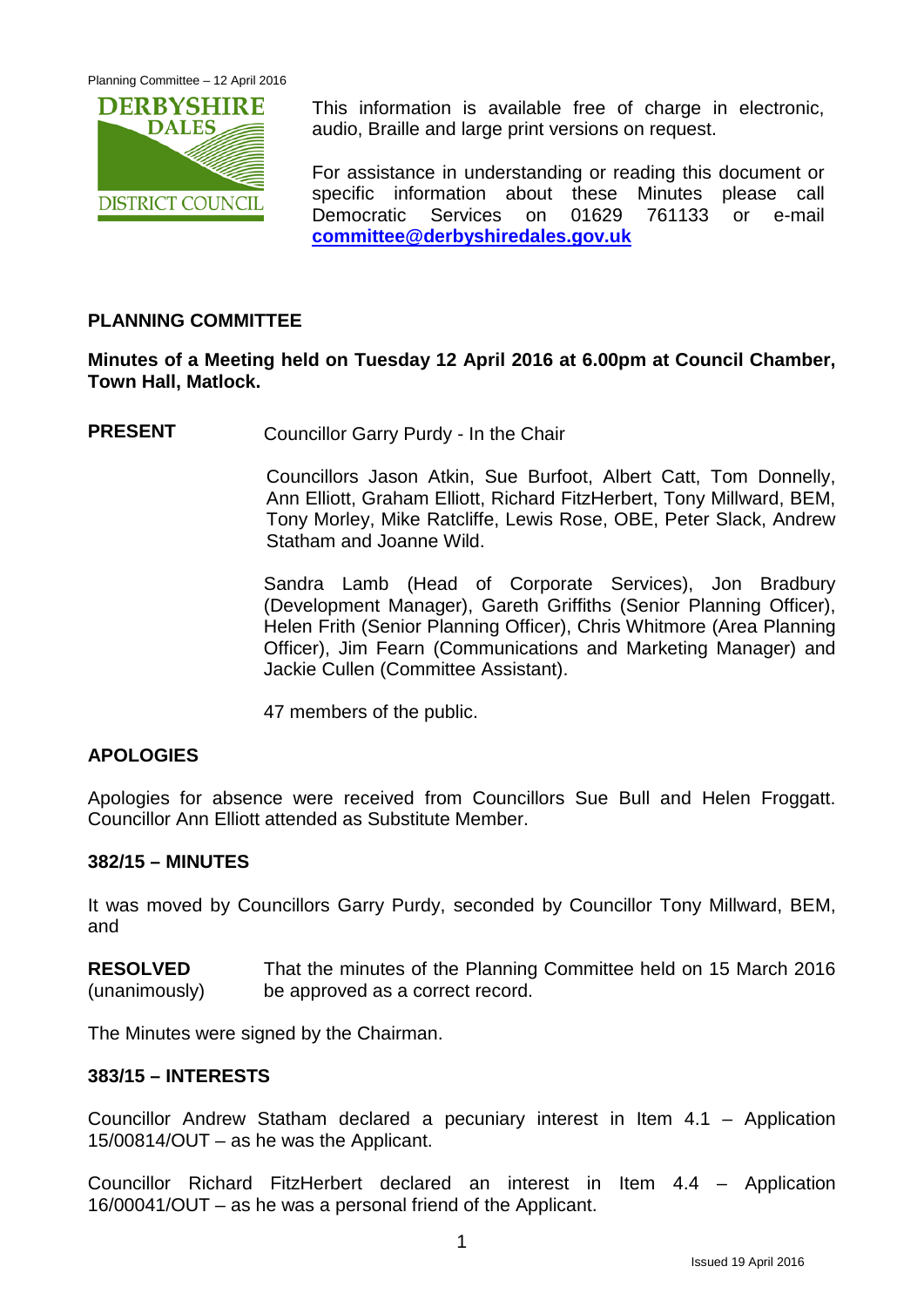Councillors Statham and FitzHerbert were not present during discussion of and voting on their respective items.

## **384/15 – APPLICATION 15/00814/OUT - RESIDENTIAL DEVELOPMENT OF UP TO 57 DWELLINGS (OUTLINE) AT LAND ADJACENT TO BAKEWELL ROAD, MATLOCK**

Members had carried out a site visit at the 16 February 2016 meeting. At this same meeting Members resolved to grant outline planning permission contrary to the Officer recommendation, for a residential development of up to 57 dwellings.

The minute of the Committee meeting of 16 February was recorded in the report. Members were reminded that at the time, this development was promoted by the applicant's agent as 'specialised housing' and it was understood that meeting the identified need for specialist dwellings for disabled and elderly persons had weighed heavily with the Committee in resolving to grant outline planning permission. However, in doing so, Members delegated authority to 'the Local Planning Authority' and did not provide any clarity on the scope of conditions to be imposed in order to secure the type of 'specialised housing' so promoted.

In light of the above, Officers considered it appropriate to stay the decision pending clarification from the Committee by way of guidance as to the parameters of the conditions and s.106 agreement to be negotiated in order to ensure that the dwellings to be constructed would remain available in the long term as part of the housing supply to meet the objectively assessed need.

The Committee were asked to:

- 1. Frame the parameters for the conditions to be attached to the planning permission and/or to be sought for agreement by way of a section 106 obligation having regard to matters such as the number of homes to be constructed to accessible and wheelchair user standards; the type of properties to be provided, including the provision of affordable housing; and the nature and scope of any occupancy restrictions that Members may wish to impose to ensure that these dwellings would remain available in the long term to meet the objectively assessed need.
- 2. Clarify to whom the authority to negotiate was to be delegated and whether or not the Committee wished to finally approve the same before the formal grant of planning permission.

The Planning Committee was not able to reconsider the decision in principle, only the matter of conditions to be imposed and or s.106 agreement to be negotiated.

In accordance with the procedure for public participation, Mr Jonathan Jenkin, Agent, spoke in favour of the application.

Correspondence received after publication of the Agenda was circulated at the meeting. This comprised a letter from the Applicant's Agent setting out conditions they considered appropriate.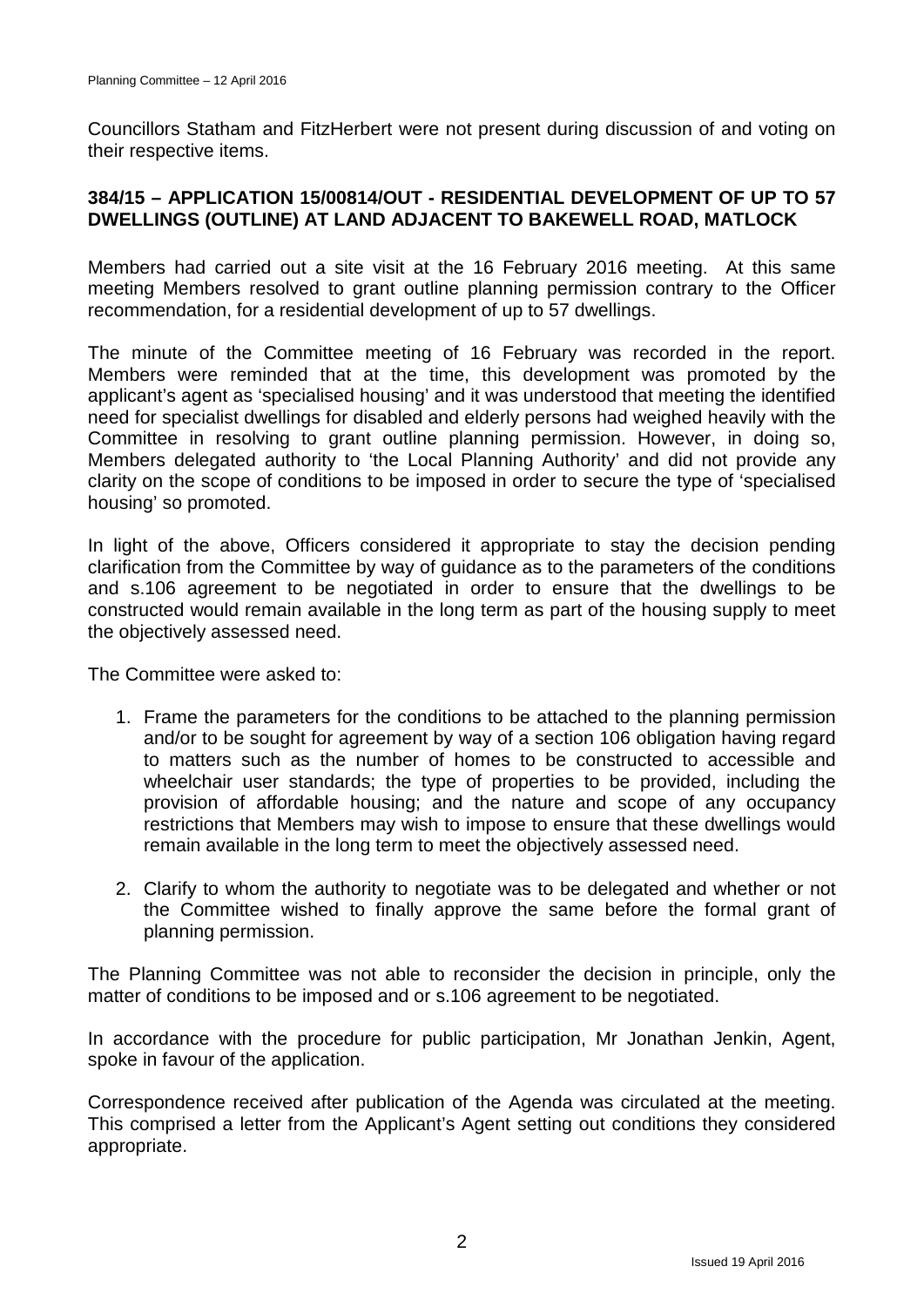In order for the Development Manager and the Head of Corporate Services to finalise the proposed conditions the Chairman suspended debate. Following their return to the meeting, it was moved by Councillor Lewis Rose, OBE, seconded by Councillor Albert Catt and

| <b>RESOLVED</b> | 1. That planning permission is approved for the development of up to 57 |
|-----------------|-------------------------------------------------------------------------|
|                 | dwellings subject to the applicant entering into a s.106 Agreement to   |
|                 | secure:                                                                 |

- 30% on-site affordable homes
- Affordable homes to be built as bungalows and managed by a Registered Social Landlord with all affordable homes built to M4(3) standard
- Occupancy restrictions to apply to a further 20% of the dwellings built to M4(3) standard limiting occupation to registered disabled persons only
- Funding for the provision of a pedestrian crossing on the A6
- Mixture on site to achieve 50% dwellings to M4(2) standard and 50% to  $M4(3)$  standard
- 2. That the Development Manager be delegated authority to impose conditions in consultation with the Applicant's Agent to:
	- Achieve the provision of a pavement on the south side of the A6
	- Restrict development to the Eastern part of the site to retain an area of wetland and retain an open aspect in accordance with the illustrative masterplan
	- Other general conditions deemed necessary in consultation and those in response to the concerns of the statutory consultees

| Voting:            |    |
|--------------------|----|
| For                | 13 |
| <b>Against</b>     | O  |
| <b>Abstentions</b> | 1  |

The Chairman declared the motion carried.

#### **385/15 – APPLICATION 16/00054/FUL – ERECTION OF REPLACEMENT DWELLING AND ANNEX AT GOODACRES FARM, FURLONG LANE, HOGNASTON**

Members visited the site prior to the meeting to enable them to assess the impact of the development on the local landscape, amenity of the occupants of nearby dwellings and to consider whether the replacement would be a more satisfactory alternative to renovation and/or repair of the existing dwelling in this case

Correspondence received after publication of the Agenda was distributed at the meeting; this comprised comments from Atlow Parish Council in support of the application.

In accordance with the procedure for public participation, Mrs Suzanna Monteith, Atlow Parish Council, and Mr John Imber, Agent, spoke in favour of the application.

It was moved by Councillor Joanne Wild, seconded by Councillor Tony Millward, BEM, and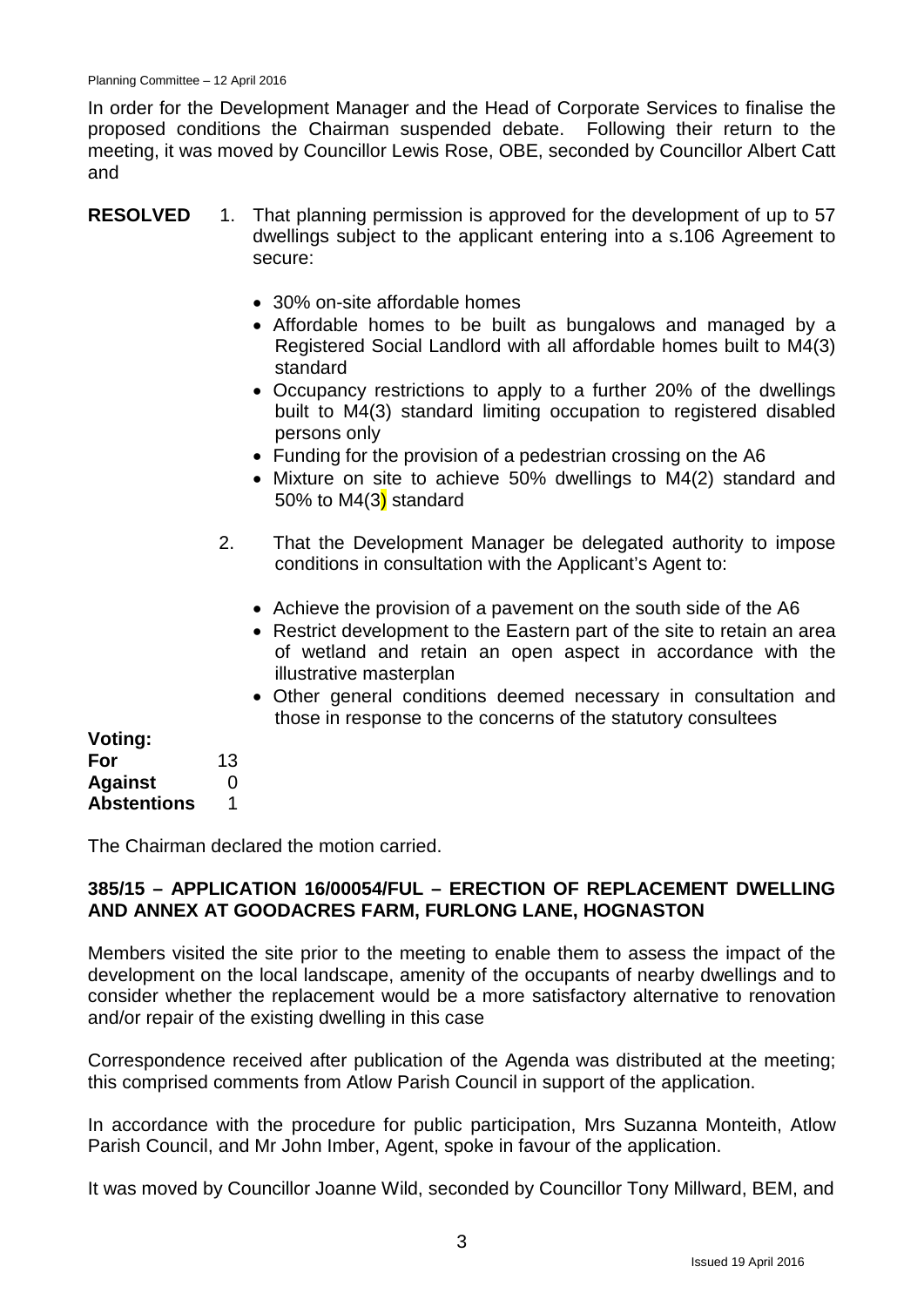**RESOLVED** (unanimously) That planning permission be granted subject to the conditions set out in the report.

### **386/15 – APPLICATION 16/00088/OUT – RESIDENTIAL DEVELOPMENT OF UP TO 8 DWELLINGS AND VILLAGE SHOP (OUTLINE) AT WEST END, BRASSINGTON**

The Committee visited the site prior to the meeting to enable members to fully appreciate the impact of the development on the local landscape and setting of Brassington Conservation Area.

Correspondence received after publication of the Agenda was distributed at the meeting. This comprised comments from Brassington Parish Council and a letter from the Applicant's Agent.

It was moved by Councillor Peter Slack, seconded by Councillor Tony Millward, BEM, and

**RESOLVED** (unanimously) That planning permission be refused for the reason set out in the report.

# **387/15 – APPLICATION 16/00041/OUT – RESIDENTIAL DEVELOPMENT OF UP TO 60 DWELLINGS (OUTLINE) AT LAND OFF OLD ROAD, DARLEY DALE**

The Committee visited the site prior to the meeting to allow Members to fully appreciate the site and context.

In accordance with the procedure for public participation, Mr Richard Piggott, Agent, spoke in favour of the application.

Correspondence received after publication of the Agenda was distributed at the meeting. This comprised a letter received from a local resident; a letter from Campaign to Protect Rural England; and a summary of an item of correspondence from the Applicant's Agent that had been sent directly to Members. In light of this, the Senior Planning Officer had removed the second reason for refusal from the Officer's Recommendation.

It was moved by Councillor Albert Catt, seconded by Councillor Mike Ratcliffe and

**RESOLVED** (unanimously) That planning permission be refused for the reason (as amended) set out in the report.

### **388/15 – APPLICATION 16/00038/FUL – EXTENSION AND ALTERATION TO 277 STARKHOLMES ROAD, STARKHOLMES, MATLOCK**

Councillor Graham Elliott left the meeting at 7.52pm prior to discussion of this item.

The Committee visited the site prior to the meeting to enable Members to appreciate the impact of development on neighbouring properties.

In accordance with the procedure for public participation Mr Adrian Noble, resident, spoke against the application.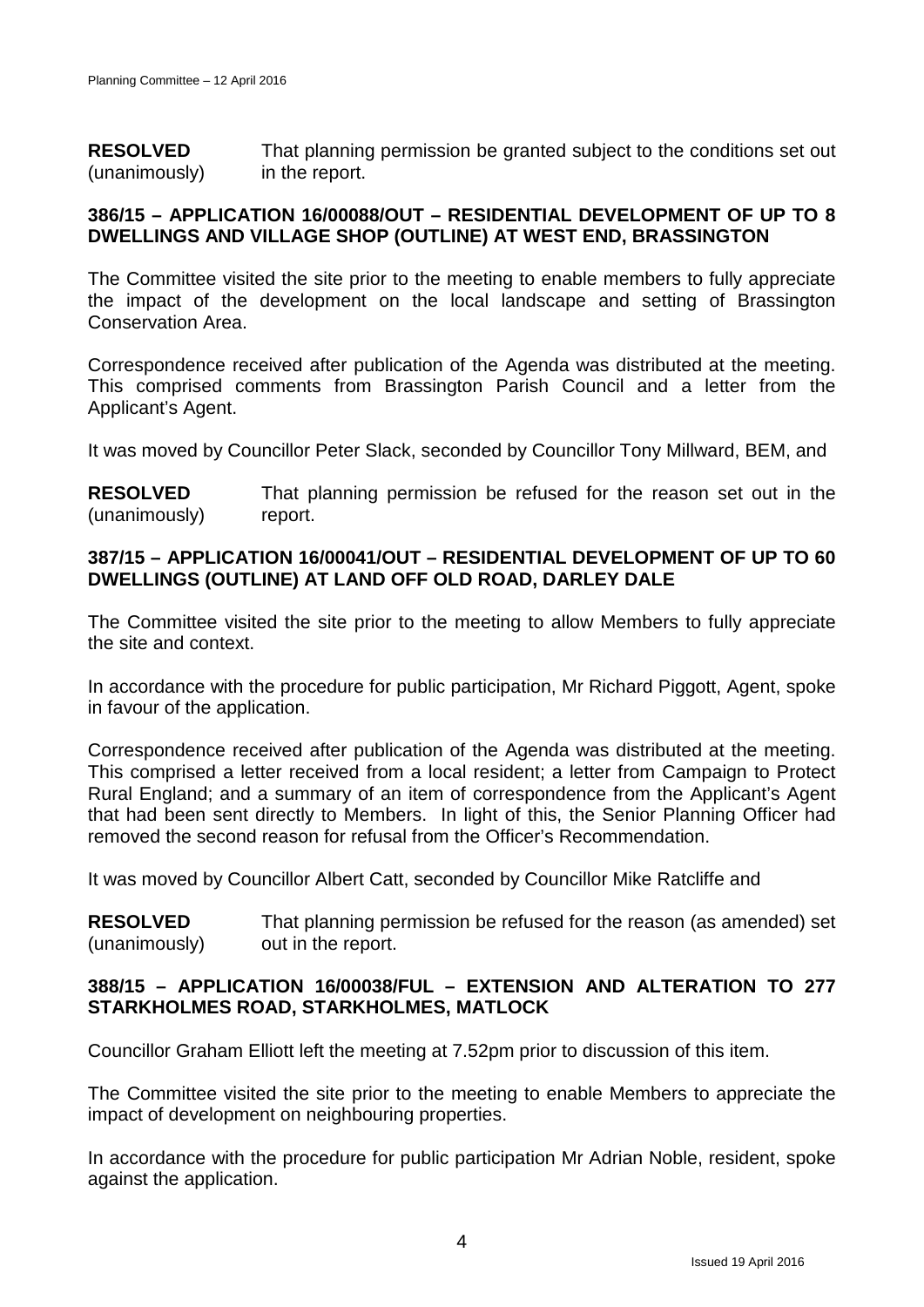It was moved by Councillor Sue Burfoot, seconded by Councillor Peter Slack and

**RESOLVED** (unanimously) That planning permission be granted subject to the condition set out in the report.

### **389/15 – APPLICATION 16/00018/FUL – ERECTION OF DETACHED DEPENDENT RELATIVE UNIT AT 52 CAVENDISH ROAD, MATLOCK**

The Committee visited the site prior to the meeting to enable Members to appreciate the visual impact of the scheme and the impact upon neighbouring residents

In accordance with the procedure for public participation, Mr David Elsworth, Matlock Town Council, commented on the application, and Mr Harry Buttle, Applicant, spoke in favour of the application.

Correspondence received after publication of the Agenda was distributed at the meeting. This comprised a summary of a letter received from a local resident and Town Councillor.

In light of the Applicant's verbal comments on Condition 10 of the Officer's Recommendation, in which he stated that he did in fact have 'full and free right and liberty … at all times' to access by means of an Easement, the following amendments were proposed:

Condition 10: That prior to commencement of any works, the Applicant will provide details of the means of the construction access route in writing for approval;

Condition 11: That prior to occupation of the proposed dependent person's unit, the boundary wall fronting Farm Lane should be reinstated to its current form and thereafter retained.

It was moved by Councillor Ann Elliott, seconded by Councillor Mike Ratcliffe and

**RESOLVED** That planning permission be granted, subject to Conditions 1-9 as set out in the report, Condition 10 as amended, and Condition 11as an addition:

> Condition 10: That prior to commencement of any works, the Applicant will provide details of the means of the construction access route in writing for approval;

> Condition 11: That prior to occupation of the proposed dependent person's unit, the boundary wall fronting Farm Lane should be reinstated to its current form and thereafter retained.

| Voting:            |   |
|--------------------|---|
| For                | 9 |
| <b>Against</b>     | 5 |
| <b>Abstentions</b> | O |

The Chairman declared the motion carried.

#### **390/15 – APPLICATION 15/000717/FUL – DEMOLITION OF REDUNDANT POULTRY SHEDS AND ERECTION OF TWO BUSINESS AGRICULTURAL BUILDINGS,**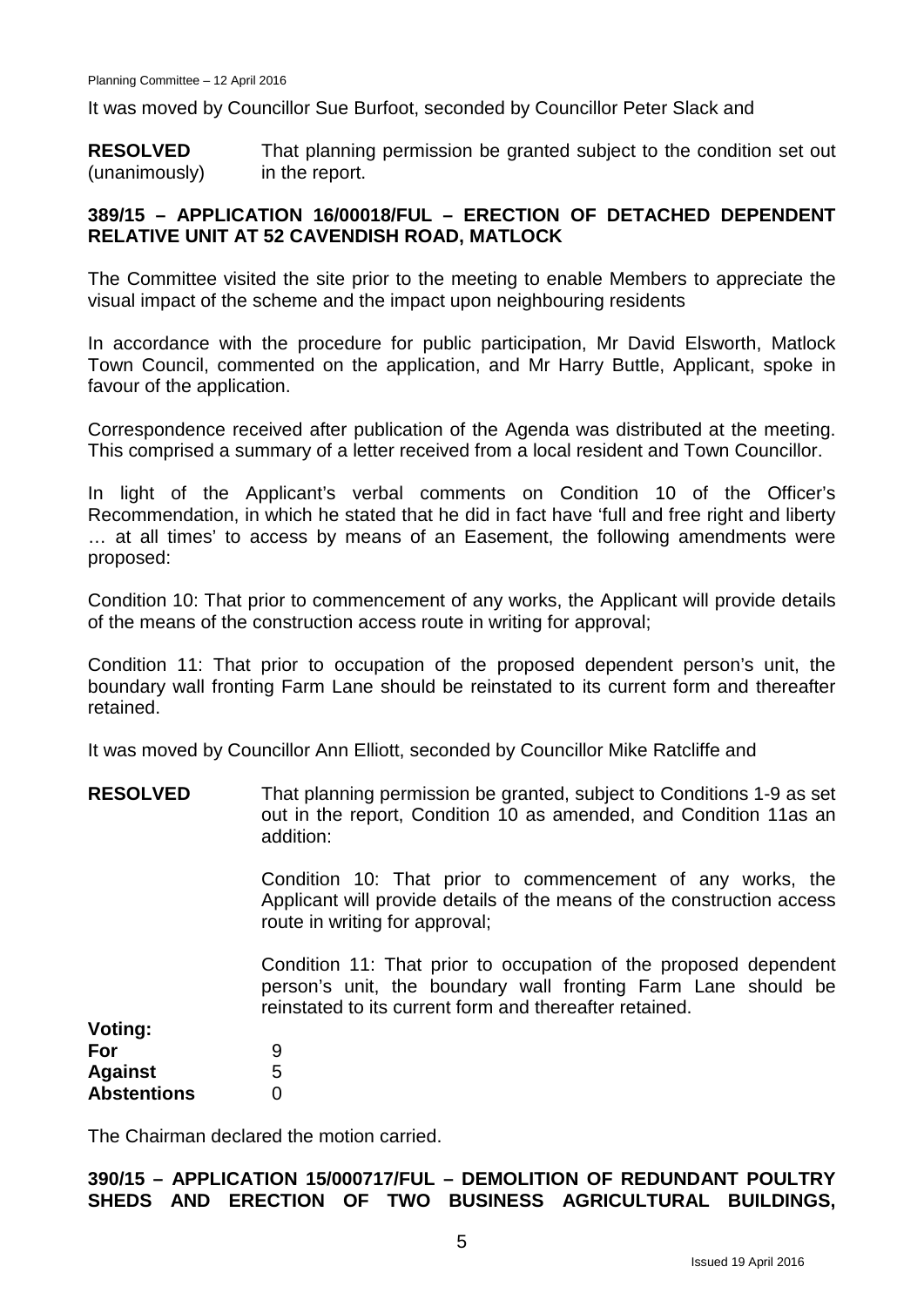# **RETENTION OF RETAINING WALL AND ALTERATIONS TO PARKING AREA/ ACCESS AT AMEYCROFT FARM, BOWLER LANE, FARLEY, MATLOCK**

Councillor Lewis Rose, OBE, left the meeting at 8.10pm prior to discussion of this item.

In accordance with the procedure for public participation, Mrs Mosley, Resident, spoke against the application, and Mr Stuart Slack, resident, and Mr Matthew Slack, Applicant, spoke in favour of the application.

Correspondence received after publication of the Agenda was distributed at the meeting. This comprised letters retracting previous objections from two local residents and two further letters of objection from local residents.

It was moved by Councillor Joanne Wild, seconded by Councillor Andrew Statham and

**RESOLVED Voting: For Against Abstentions** That planning permission be granted subject to the conditions set out in the report. 10  $\mathfrak{D}$ 1

The Chairman declared the motion carried.

### **391/15 – MOTION TO CONTINUE**

It was moved by Councillor Tony Millward BEM, seconded by Councillor Albert Catt and

**RESOLVED** (Unanimously) That, in accordance with Rule of Procedure 13, the meeting continue beyond 2 ½ hours to enable the business on the agenda to be concluded.

#### **392/15 – APPLICATION 16/00005/OUT – RESIDENTIAL DEVELOPMENT OF UP TO 10 DWELLINGS (OUTLINE) AT LAND OFF NOTTINGHAM ROAD, TANSLEY**

Councillor Jason Atkin left the meeting at 8.31pm during discussion of this item.

In accordance with the procedure for public participation Mrs Vicky Raynes, Tansley Parish Council, spoke against the application.

Correspondence received after publication of the Agenda was distributed at the meeting.

It was moved by Councillor Albert Catt, seconded by Councillor Tony Millward BEM and

**RESOLVED** (unanimously) That planning permission be refused for the reasons set out in the report.

### **393/15 – INFORMATION ON ACTIVE AND CLOSED ENFORCEMENT INVESTIGATIONS**

An additional Agenda item was presented at the meeting for consideration by the